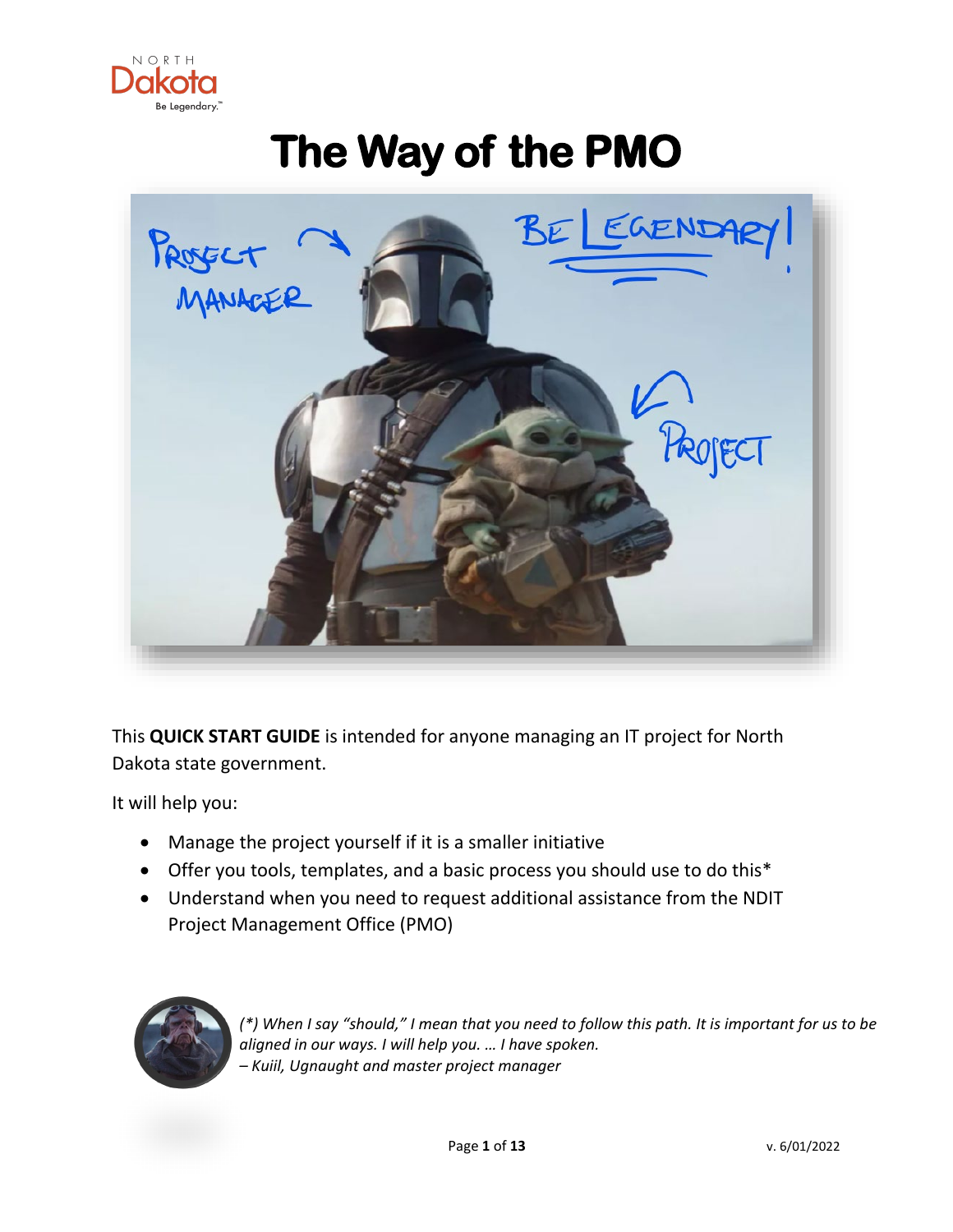

### **Background**

An operational assessment was conducted at the end of 2017 to assess the capability/maturity of core NDIT service areas. The project management office was one of the areas assessed. Among the improvement recommendations for the PMO was what we affectionately called, "Project Management for Everyone."

Specifically, the recommendation stated that NDIT needs a flexible, consistent project methodology that is followed by all.

Since then, the PMO has implemented tool, template, and process updates that may be leveraged by all project management skill levels (everything from "I don't do project management," to, "I read Project Management Institute research for fun.")

This guide is intended to help anyone who needs to manage an IT initiative. In other words, you need to get things delivered using a sensible, scalable, and standardized State of ND approach.

That stated, are you a business analyst, business analyst account manager, business application support manager, businessperson, administrator, developer, technologist, or aspiring project manager? Or anyone else interested in delivering success?

Great! Let's saddle up and ride on!

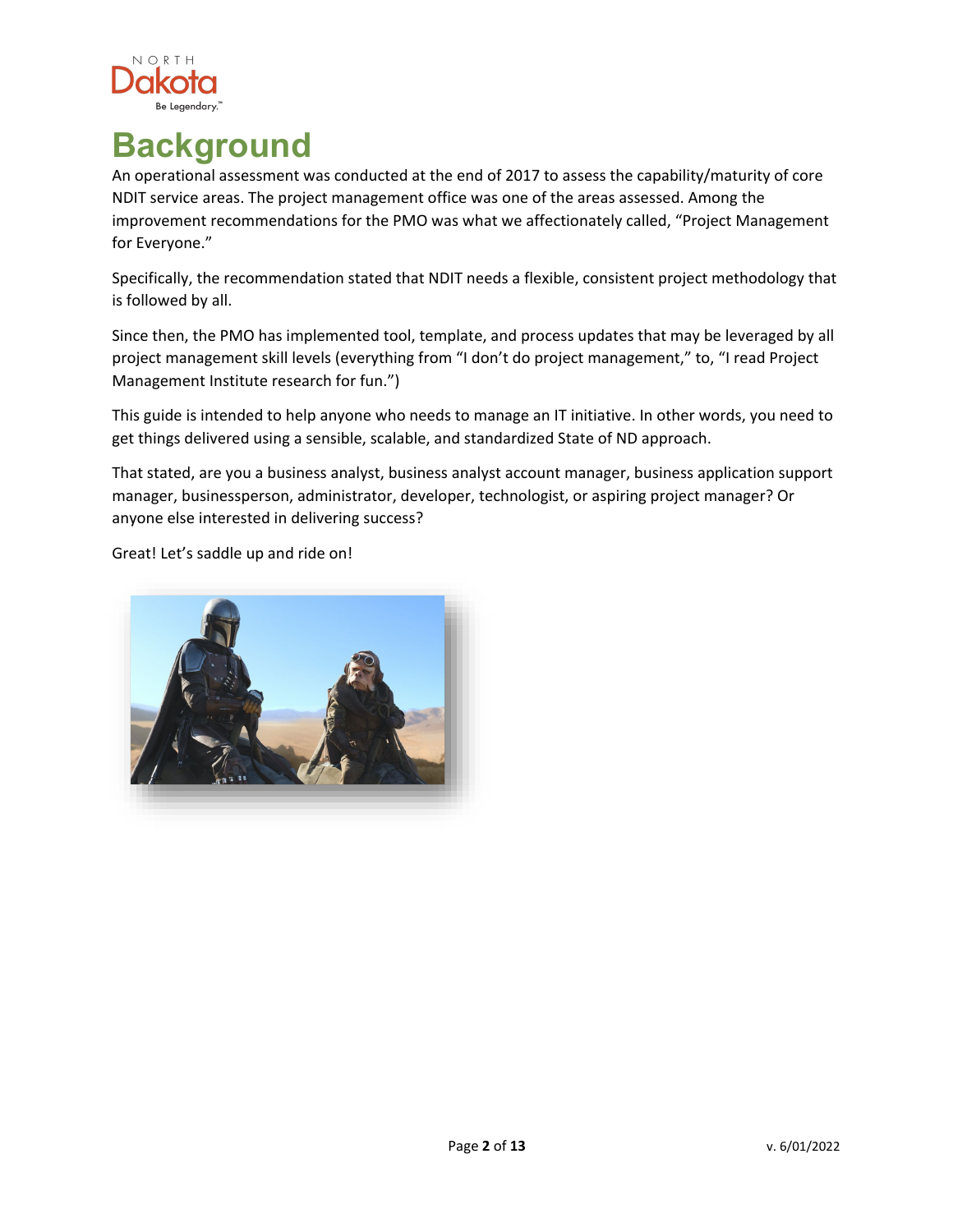

### **A Quick Note About Laws and Standards**

**Laws** are the system of rules, or statutes, made by a government. They are enacted by a legislative body and signed by a ranking official (such as a governor).

**Standards** are created by certain state agencies in the interest of "making things work," by providing guidelines or requirements on how things are done. Certain laws state that certain agencies shall create standards on certain topics.

A number of ND state laws specify requirements for how IT project management shall be performed at the state [\(see this page for an overview,](https://www.ndit.nd.gov/services/project-management/project-management-oversight) if interested). NDIT also has created a [project management](https://www.nd.gov/itd/standards/POL0020207)  [standard](https://www.nd.gov/itd/standards/POL0020207) that further elaborates on what needs to (or rather, shall) be done to meet the requirements of the laws. (Please note that "shall," in legal terms, means that it is mandatory under the laws that guide our government work.)

Now the happy part of this story is that you do not need to read the laws and standards that pertain to project management. The guidance in this document tells you what you need to do related to any project management laws and standards.

The other happy part of this story is that if doing any of the items prescribed in this guidance makes you uncomfortable or irritated, you now have a wonderful opportunity to practice your growth mindset because the project management laws and standard say that you shall do these things.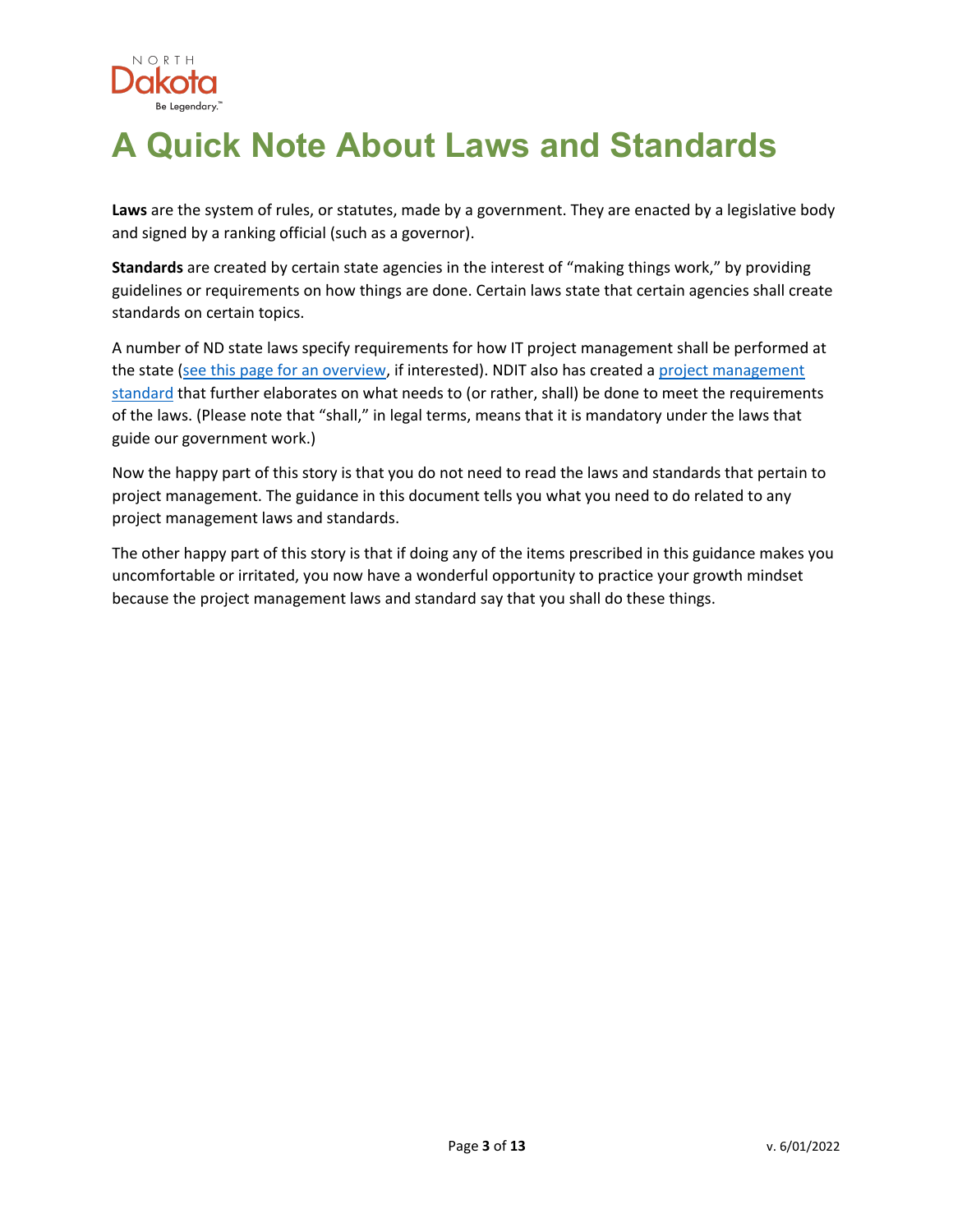

## **Before We Begin: How big is this gig?**

Because laws affecting how projects are managed in North Dakota state government are related to the cost of the implementation, the first thing you need to do is assess how much you think your project will cost. If you don't have a real estimate, just go with your gut.

- Does it, or will it, cost \$0 to \$99,999? (or do you think it will take under 1,000 hours of labor to complete?)
	- o **[Proceed to Option 1](#page-4-0)**
- Does it, or will it, cost \$100,000 to \$499,999? (or do you think it will take between 1,000 and 4,999 hours of labor to complete?) o Proceed to Option 2
- Does it, or will it, cost \$500,000 or more? (or do you think it will take 5,000 hours or more of labor to complete?)
	- o Proceed to Option 3, and/or contact the NDIT Project Management Office

*Please note that for a "Software as a Service" type of project, the project office considers the cost to implement, plus one year of maintenance, the true cost of the implementation. This provides a more accurate gauge of the complexity of the work for SaaS solutions.*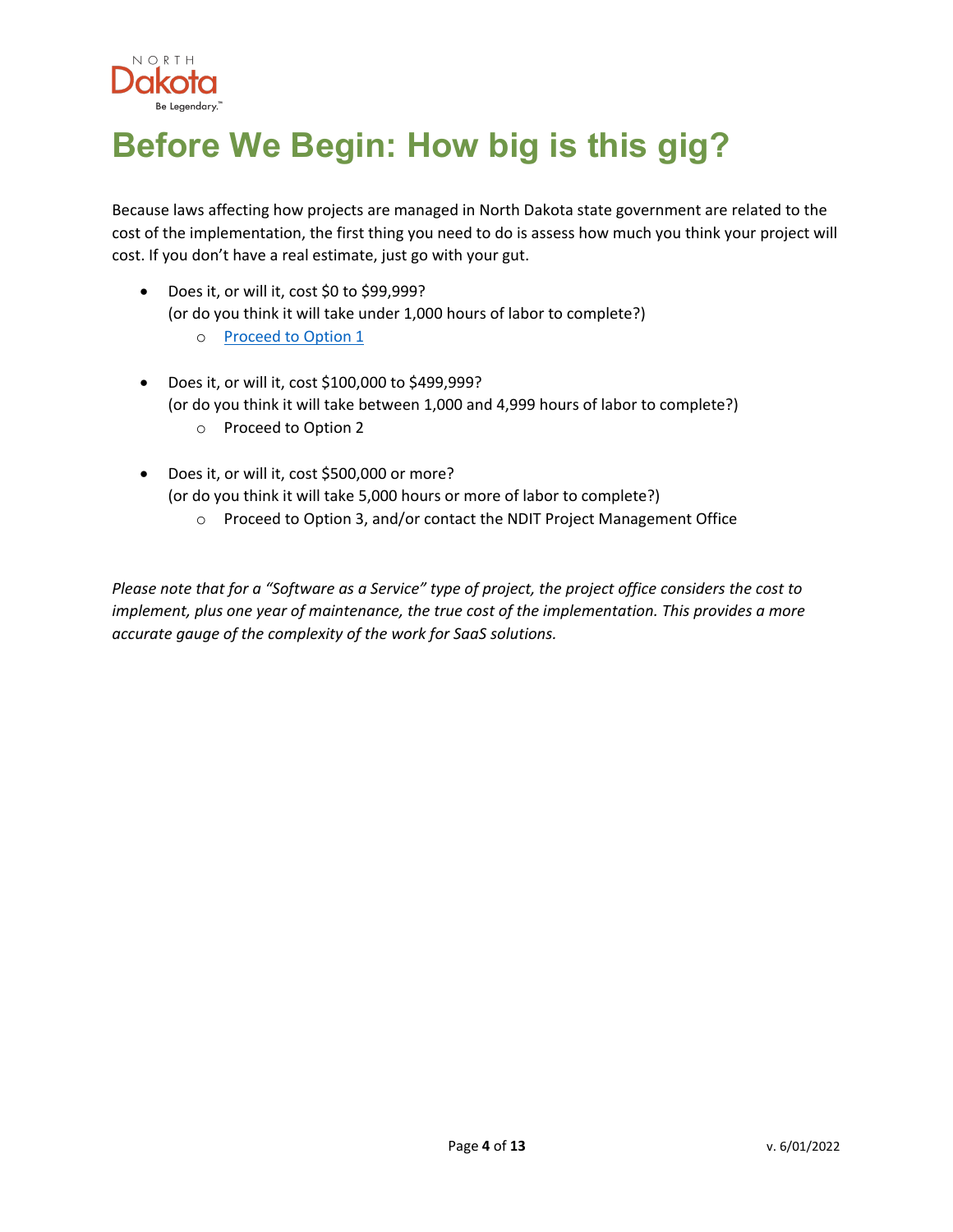

### <span id="page-4-0"></span>**Option 1: \$0 to \$99,999**

These are what we'd call small projects or initiatives. Although topping out at just under \$100,000 (which, yes, is a lot of money), or roughly 1,000 hours or so of effort depending on the math, they typically have a complexity level that anyone – including you! – can manage if approached the right way. What way is that?

The Way of the PMO. (Helmets optional).



Please proceed.

. . .

#### Summary/Quick List:

Below is a summary of all the steps and key activities you would do to manage this size project. You may also use this as a quick checklist to make sure you're doing the right things.

| The name of the project is:                                                            |
|----------------------------------------------------------------------------------------|
| Who is fulfilling the Project Sponsor role?                                            |
| Who is fulfilling the Project Manager role?                                            |
| Do you have a budget?                                                                  |
| Do you have authorization to do this work?                                             |
| Is there an initiative intake form for this work (IT only)?                            |
| Is there a procurement? And if so, are you familiar with state procurement laws?       |
| Set up your project document repository, and be prepared for records retention         |
| requirements                                                                           |
| Prepare the appropriate Project Charter/Project Plan Template                          |
| Set up your project tracking tool/method                                               |
| While you work the work and deliver the results, communicate frequently, track status, |
| document key items, and perform change management activities                           |
| Close it out                                                                           |
| Celebrate!                                                                             |

#### Step 1: Understand This

A project is TEMPORARY in that it has a defined BEGINNING and END.

A project has defined SCOPE and RESOURCES.

A project is UNIQUE, in that it is not a routine operation.

A project is being done to achieve a specific GOAL (or set of goals).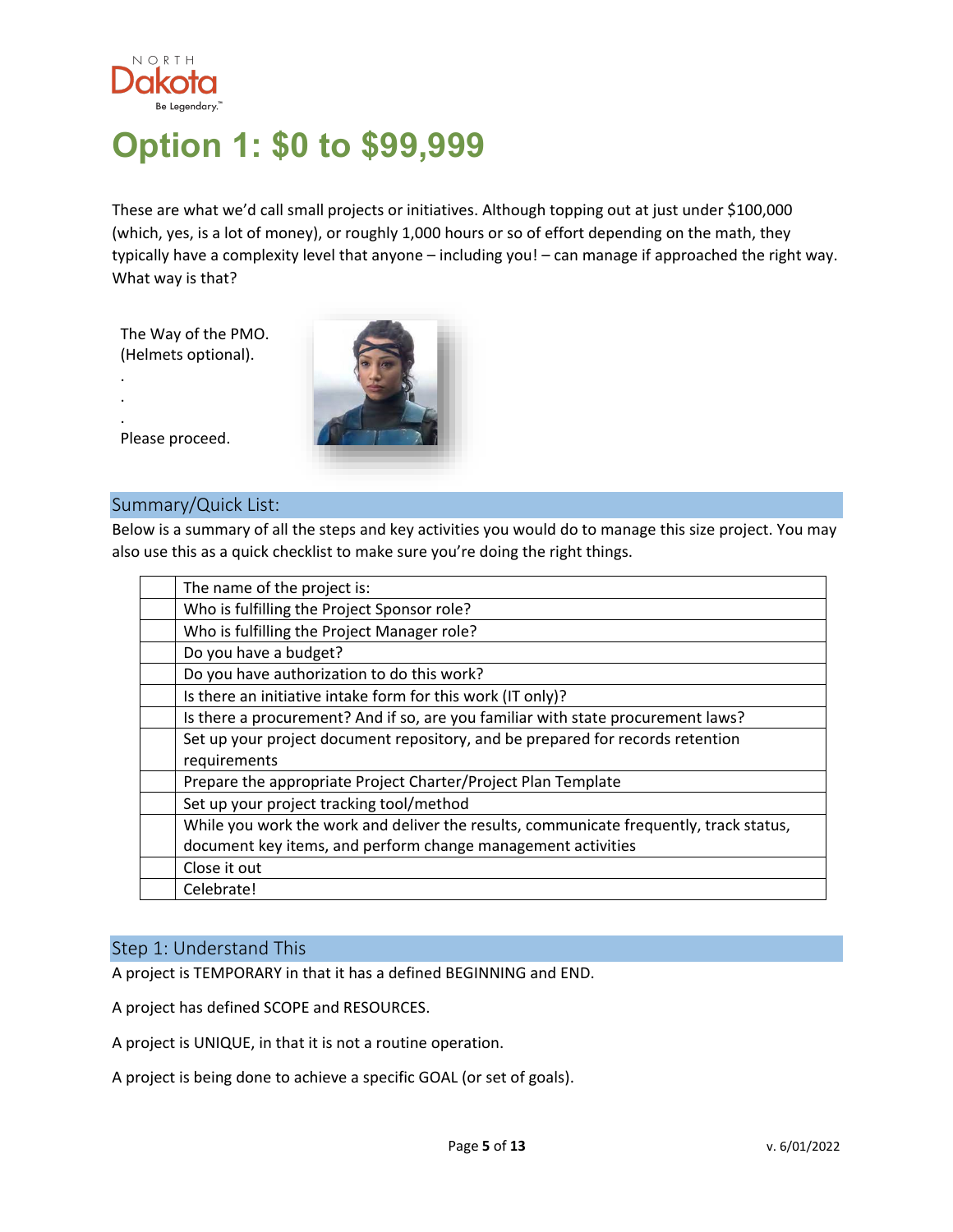

A project often includes a TEAM of people who don't usually work together.

PROJECT MANAGEMENT is the application of knowledge, skills, tools, and techniques to deliver something of value to people. (Ref. [Project Management Institute\)](https://www.pmi.org/about/learn-about-pmi/what-is-project-management)

And to top it off, per the ND State Standard for Project Management, "Projects are defined as a temporary endeavor undertaken to create a unique product, service, or result, that is 80 hours or more of work. Due to the nature and scale of the projects defined as IT projects, it is critical that project management practices be employed and that processes are in place, increasing the probably of delivering quality products on time and within budget."

#### >> Now, ask yourself, is your project really a project? <<

**If you said yes**, please proceed.

**If you said no**, then perhaps this is an operational item that would be managed through a normal operational process (e.g., Scrum Team, Team Leader, etc.).

*But what if it is operational or maintenance, but it is complex, or large? Good question – if you have a situation that would benefit from being put through the discipline of formal project management, then you should structure the work as a project.* 

**If you are UNSURE,** please contact the project management office to discuss.

#### Step 2: Do You Have a Project Sponsor?

A project sponsor is the person who has overall accountability for a project. They ensure that the project delivers on agreed upon business benefits. They provide business context, resources, and subject expertise. They also champion the project, helping to ensure it gets done and its benefits are realized. (On scrum teams this can often be the Product Owner.)

Now that you know what a sponsor does … does your project have a project sponsor?

*NOTE: A sponsor is a ROLE. Anyone can be a sponsor. You can be an accountant, and also serve as a project sponsor. Project Manager is also a ROLE. Anyone can be a project manager. For a project of this size, the sponsor and the project manager could be the same person as well. (Not recommended for bigger projects, however.)*

**If you said yes**, please proceed.

**If you said no**, then please go find one before you do anything else.

#### Step 3: Do You Have a Budget? And Do You Have Appropriate Authorization to Do This?

Sometimes projects are just work done by FTEs, so there is no visible budget – the cost is the work effort which is paid for through a normally budgeted paycheck. But depending on who is doing the work, the project sponsor (or other business owner) will need to pay for that resource's work. As well, if anything is being purchased, there is a cost for that.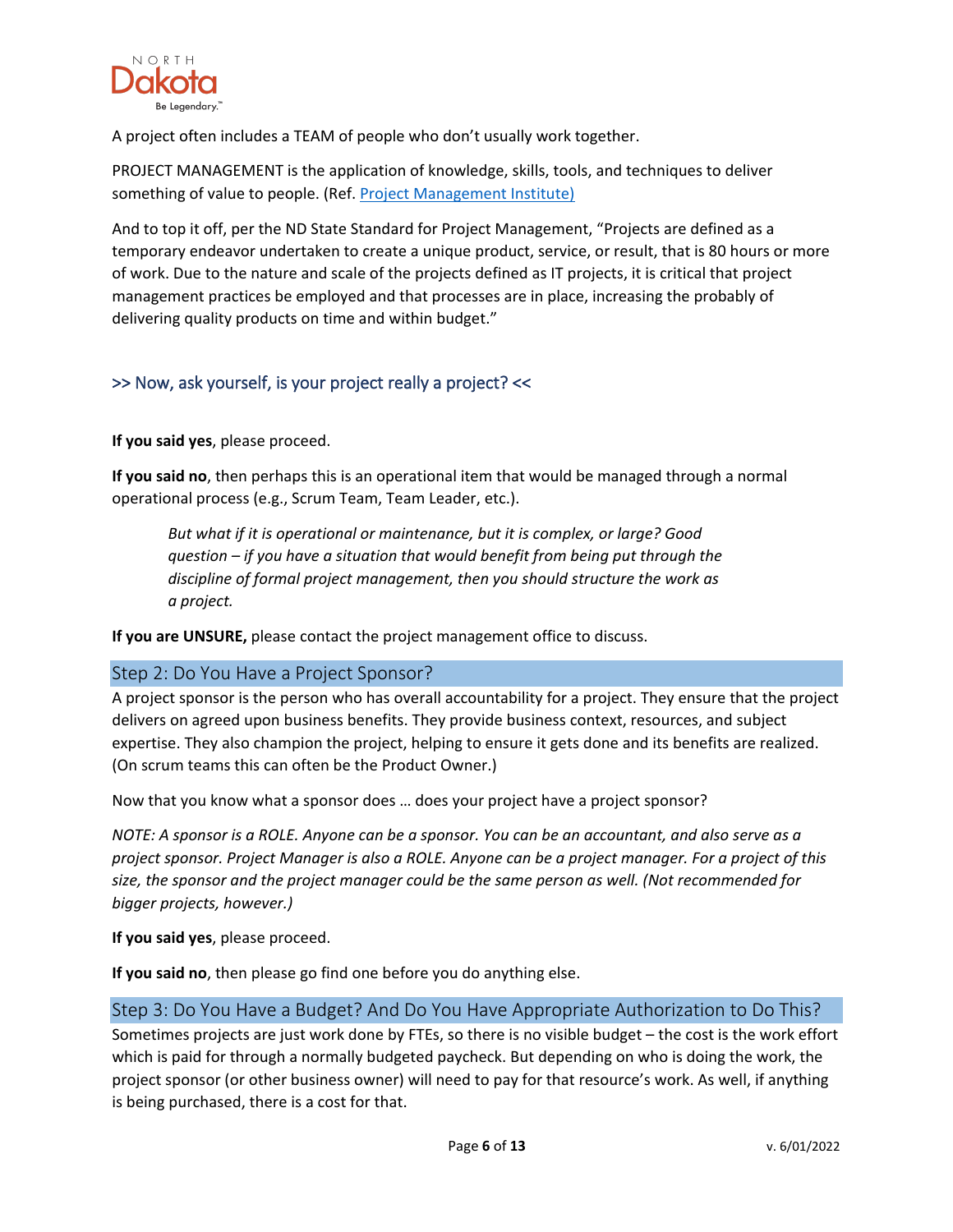

While we're on this topic, it is typical that the authorization to work on a project is tied to availability of funding. Therefore, has the appropriate unit lead, program lead, executive manager, or other decision maker prioritized and/or authorized this work?

Do you know if there is adequate funding available, and the appropriate authorization in place to start your project?

**If you said yes**, please proceed.

**If you said no**, then please go talk to your sponsor to determine if money needs to be spent, if you have any of said money available, and to ensure this is priority/authorized work.

*But what if they know they will have money but don't know how much yet? Go ahead and begin, but make sure you get it figured out soon.*

#### Step 4: Is There an Initiative Intake Request for This Work?

"Initiative Intake" is a process through which NDIT and/or agency staff preparing to conduct an IT project (or project utilizing NDIT staff) develop and/or review its business case and high-level technical concepts (when relevant) so NDIT staff can understand:

- The business drivers that are necessitating the work
- The work's impact to the state's enterprise technology architecture
- The work's impact to the state's security posture
- The work's impact to existing technology contracts and to ensure procurement best practices are followed
- The work's need for project oversight
- The work's need for business, technical, and change management resources
- Potential technology solution options
- Other potential benefits and risk factors related to the work

For any type of work request that is related to starting up (or deciding if you need to start up) a new IT project, a new business/process analysis, or the need for IT strategic planning, you need to ensure that someone (usually a business owner) has filled out an *Initiative Intake Form through the state's [self](https://northdakota.service-now.com/serviceportal?id=sc_category)*[service portal.](https://northdakota.service-now.com/serviceportal?id=sc_category)

This submission also ensures that staff may be activated across NDIT to engage on the work, and that the work will begin showing up in demand management and work status dashboards.

For reference, there are various stages an intake item may go through to become an active project. You may apply some project management discipline to anything you know is going to become a real/approved/funded/prioritized project at any stage listed in the graphic below. Or, you may just first hear about it when it hits the "Backlog" stage. Either way, if it is in "Backlog," and nobody knows what it is, then it is time for project management. In most cases, project manager assignments will be issued during this stage.

| <b>New</b> | Problem Analysis | ıtion Analysis | <b>Customer Review</b> | Unassigned | <b>Backlog</b> | <b>On Hold</b> | Closed |
|------------|------------------|----------------|------------------------|------------|----------------|----------------|--------|
|------------|------------------|----------------|------------------------|------------|----------------|----------------|--------|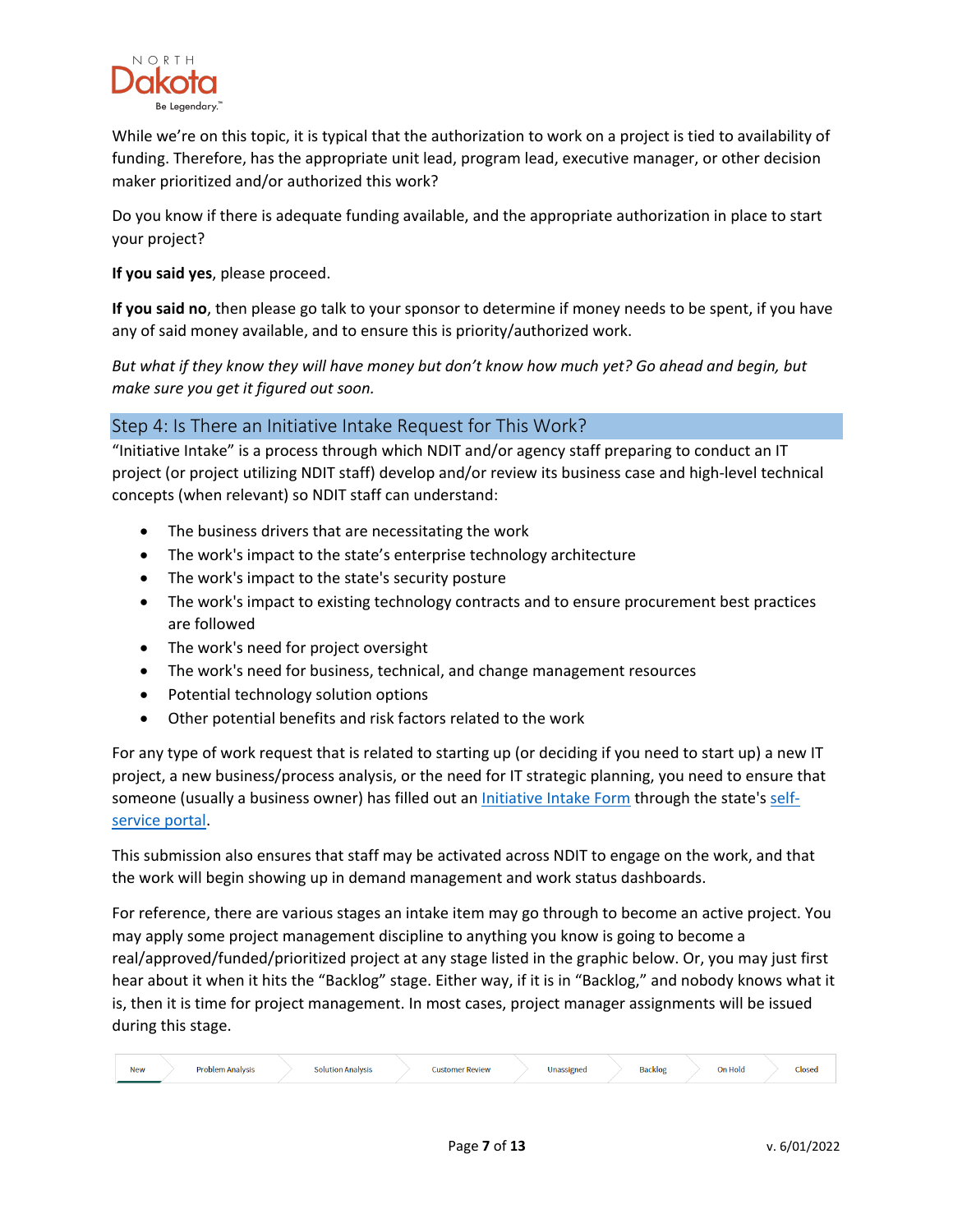

#### Step 5: Might There be a Procurement Involved in This Project?

**If you said no**, please proceed. (We mixed up the yes and no order of things here, did you catch that?)

**If you said yes**, then read the following and heed the direction. If you do not, then you may break your project before you even begin.

**Do not, by any means whatsoever, think for one moment that you have any idea what to do to procure anything at the state of ND unless you have taken the state's procurement training courses. The state has unique procurement laws. They are not the same as the federal government's laws. They are not the same as private sector practices. Therefore, you should not make any recommendation to anyone at the state regarding what to procure, or how to procure it, unless you have taken the training, and/or you are doing so under the guidance of a state procurement officer.**

To ensure fairness in the purchase of goods and services, all IT procurements of \$25,000 and up must abide by very specific practices, and it must be reviewed and approved by NDIT's procurement officer. The sooner you get that resource involved the better off you will be.

#### Step 6: Set Up a Project Document Repository

Projects require team collaboration, and documentation. To allow for both within our digital world, the PMO suggests you set up a Microsoft Project Teams space. You can use this Teams space to collaborate electronically, and to store your project documentation. (MS Teams is a statewide technology platform and is part of the Office365 set of productivity tools. You have access to this versatile and universal productivity device.)

To set up a new Team, fill out an [Email/Collaboration Tools service request.](https://northdakota.service-now.com/serviceportal?id=sc_cat_item&sys_id=b2457fecdbfb27805cfc1637059619f8)

To learn more about Microsoft Teams, see this [Work From Home with Office 365 tutorial.](https://teamnd.o365support.com/skill/tracks/view/98365901-efa7-4f72-ab7d-1ace5f84aea7?itemid=b6d407c4-624c-11ea-8639-000d3a72bab1)

*Please keep in mind that as projects are UNIQUE and TEMPORARY, their documents are temporary, and are subject to records retention laws. To comply with records retention, project records must be deleted or destroyed three years after the project has been completed (note: certain agencies may have a different retention schedule than the general project schedule mentioned here). Anything you may need to keep permanently for operational purposes should be copied elsewhere before deleting the project repository. (Ref[. record series 801201 – Project Documentation\)](https://apps.nd.gov/itd/recmgmt/rm/recSer/confirmMaintain/1847?foundOneOnly=Y).*

#### Step 7: Plan It

Go to th[e NDIT Project Management Office web site,](https://www.ndit.nd.gov/services/project-management) expand the "Project Management Templates" area, and download the ["Project Charter-Plan COMBINED – under \\$100,000"](https://www.ndit.nd.gov/sites/www/files/documents/customer-success-section/project-management/project-charter-plan-template-under100k.docx) Template.

### Projects under \$100,000

• Project Charter/Plan COMBINED Template.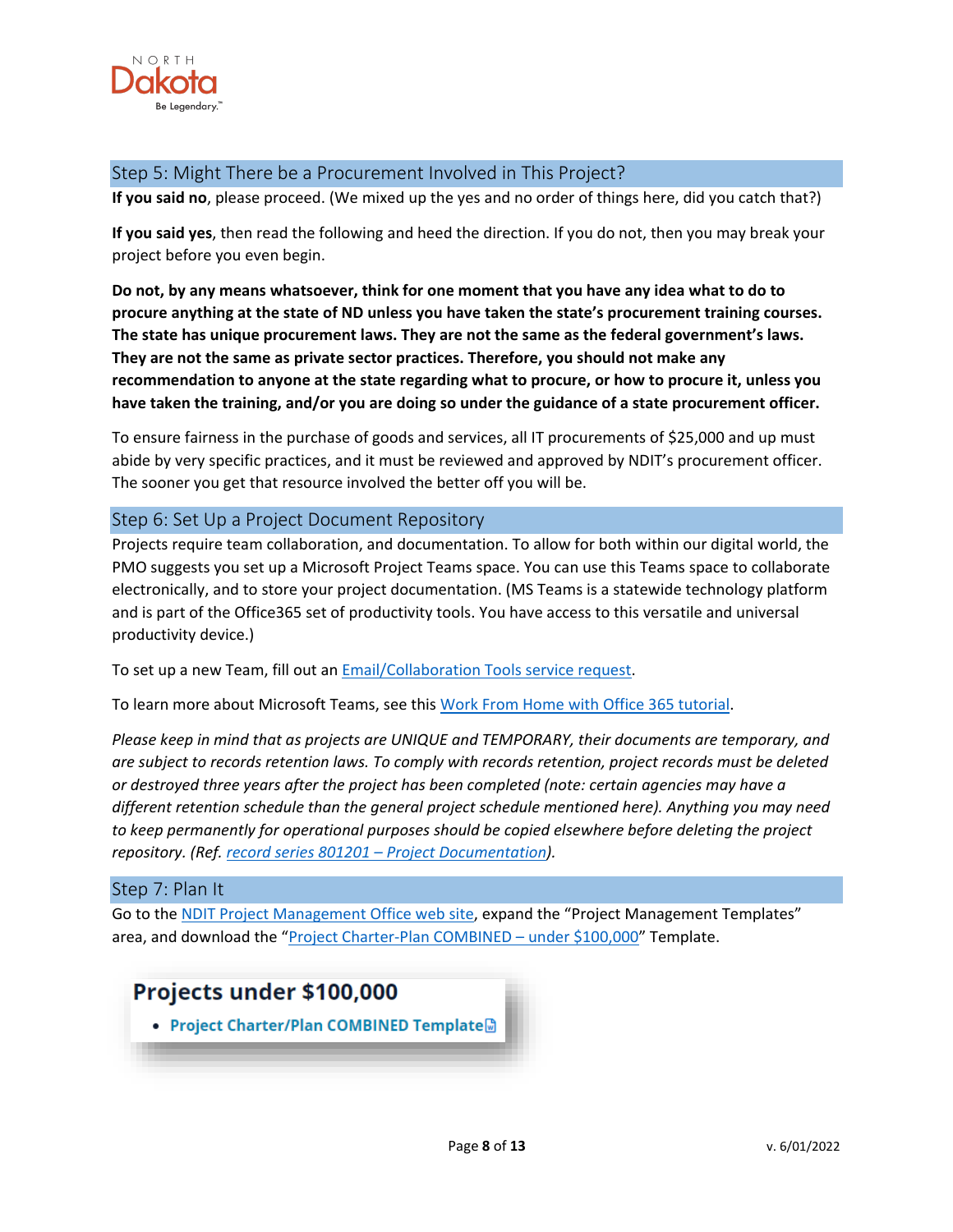

Save the template in your document repository.

This template is a simple 1-page document designed for use on projects under \$100,000 in cost, and to be created by staff of any background (with or without project management experience). Even a Scrum team can utilize this template to help establish scope around a more complicated delivery or release. By stepping through the template and filling in the contents you will work with your team to define the business parameters and goals of your project, and then define key management guiderails such as scope, budget, and schedule. There is italicized/blue text throughout the document that will guide you on your way.

#### Step 8: Track It

At this level of project complexity, you may choose various tools to track your work activities. NDIT has three core systems for tracking work – Azure DevOps, Service Now, and Microsoft Project Online (also known as NDVIEW). If your team regularly uses one of these, excellent! However, projects at this level, and especially those being performed outside of NDIT, have the flexibility to use various tracking tools.

Before you roll your eyes – please know that if you want your project to get done within scope and time parameters, you need to define, at a minimum, your primary work activities, and you need to keep tabs on them. Here are some recommendations of tools available at the state that can help you.

#### "Microsoft Lists"

You can add a "Tab" to your project Team that is a Microsoft List. Lists are a great way to track work. In fact, there is a "Work Progress Tracker" list template. You can assign people and status to the work items and the assignments will show in various ways throughout the Office365 suite of tools. Because Lists are essentially SharePoint lists, work may be imported from or to Microsoft Excel as well, and also easily exposed on dashboards via PowerBI.

#### "Microsoft Milestones App"

You can add a "Tab" to your project Team that is a Microsoft Milestones app. The Milestones app for Microsoft Teams provides a simple way to keep track of your projects and initiatives.

Benefits of using the Milestones app:

- Managers can easily set up projects, and work items.
- Assign work items to employees.
- Classify work items by milestones.
- Configure work item categories, priorities, and status options.

The Milestone app is built on the Microsoft "dataverse" which means that data should be able to be extracted for other presentations. However, it is a new tool of which we don't know too much about yet.

#### "ServiceNow Visual Task Boards"

Many agencies have access to ServiceNow, which is the state's enterprise service desk system. This system has many uses, including incident management, request management, and some work tracking features. Anyone with access to this system can create a "Freeform Board," that they can use to track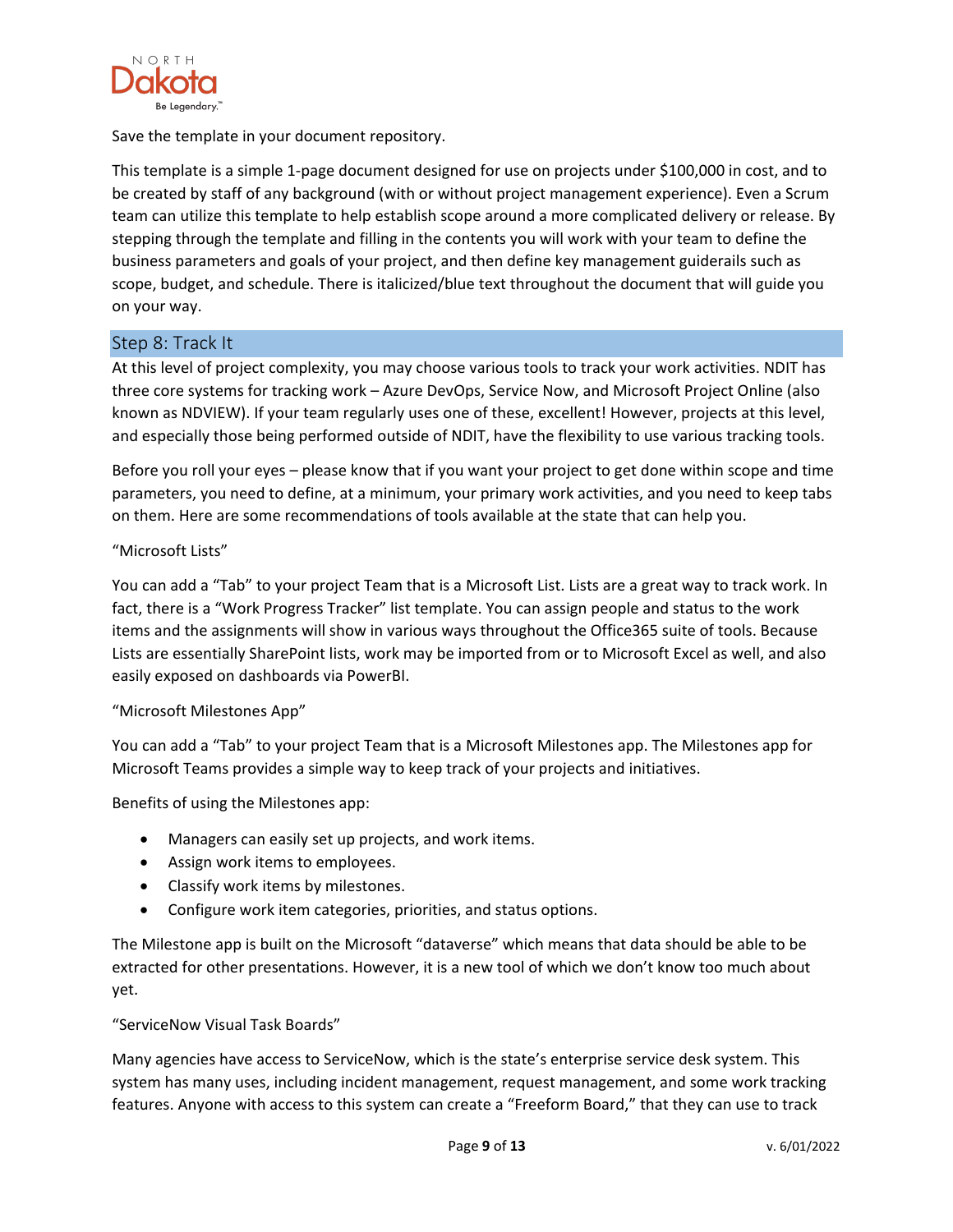

project work. For information on how to establish and use a Freeform Board, please view the [ServiceNow user guide](https://northdakota.service-now.com/$h.do?sysparm_id=basics) (see the visual task boards section).

#### "Azure DevOps"

Azure DevOps is a tool built with software development teams in mind. It supports them in the planning of work, definition and tracking of requirements, collaboration on code development, and the build and deployment of software applications. Azure DevOps is built around the capability to visually manage work via task boards, and it also instinctively supports the Sprint-based cycles of Scrum teams. All of that aside, it may also be used by any work team to develop a "backlog" of activities that may be managed through different visual presentations. Like ServiceNow, many agencies have access to Azure DevOps. To request access or other information regarding this tool, please submit an [Email/Collaborations Tools](https://northdakota.service-now.com/serviceportal?id=sc_cat_item&sys_id=b2457fecdbfb27805cfc1637059619f8)  [Request](https://northdakota.service-now.com/serviceportal?id=sc_cat_item&sys_id=b2457fecdbfb27805cfc1637059619f8) in the ND Self Service Portal.

#### How about "Microsoft Planner"?

Planner is a cool little tool, but unfortunately it is a black hole when it comes to extracting data. Information in Planner cannot be reported on using any data connection tools. For this reason, we recommend that you do not use Planner (one exception being if it is used in conjunction with an NDVIEW/Project Online plan for projects over the \$100,000 threshold). As well, it is acceptable to use Planner to track the finer details of anything that is formally being reported on through either Azure DevOps, ServiceNow, or NDVIEW.

If you are a Gantt chart nerd and would like to use a more advanced planning tool such as Project Online (our enterprise implementation of Microsoft Project), please contact the PMO.

#### Step 9: Deliver It

At this level of project complexity, the formality of the tracking and management is up to you. That said, the following are some recommendations for project management activities you should perform to keep your project moving forward on track.

- Conduct regular status meetings
	- o Some teams may be "Scrum" teams. That's great, follow your usual ceremonies
	- $\circ$  The PMO will recommend a minimum of a weekly project team meeting during which the core team gathers to discuss issues, roadblocks, asks each other for assistance, and of course provides status updates
		- Keep track of the status. Update your lists, task boards, schedules, or whatever you are using to keep things in line
- Set agendas and keep minutes
	- o To keep your meetings efficient and on track, as well as to be able to remember what happened last time, the PMO recommends setting agendas and keeping minutes
	- $\circ$  OneNote is an excellent tool to use for this. In fact, when you set up your MS Teams space a OneNote is automatically established in that Team
- Decisions
	- $\circ$  Whenever a key decision is made, write it down. People are busy, and they forget things. Sometimes they change their minds or didn't understand the decision in the first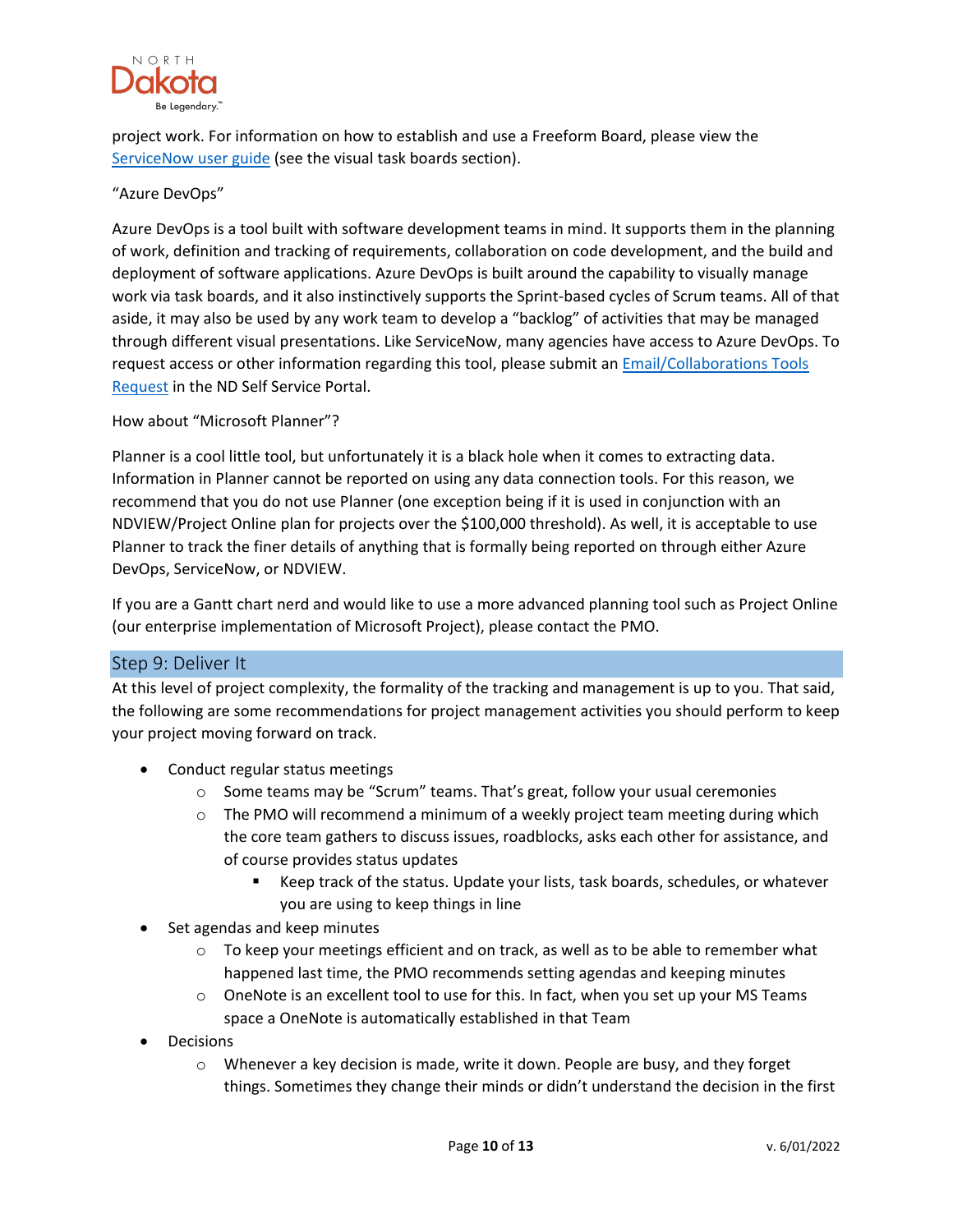

place. To avoid confusion and conflict, write these down and have the team agree on the written word

- Changes to Scope
	- $\circ$  Project scope can change, and often does, therefore any changes to scope should also be written down
	- o The PMO has a [template for tracking these](https://www.ndit.nd.gov/sites/www/files/documents/customer-success-section/project-management/project-change-request-form.docx)
	- $\circ$  At this level of complexity, you could leverage a less complicated writeup in your OneNote notebook, but still check out the template to get an idea of what you should be thinking about keeping track of
- **Communications** 
	- o Good project management is dependent on good communications
	- $\circ$  Therefore, discuss project information with the team regularly. Be open and honest, and be respectful
	- $\circ$  Take a little time to think about the various communications channels there are on the project – who do you need to provide status to, how do you do that, how frequently?
- Organizational change management
	- $\circ$  Think about the impacts to the change your project is introducing to the people affected by it
	- o Have you made them Aware of what is changing?
	- o Have you told them why the change is important so they will Desire the change?
	- o Have you provided them with the Knowledge they need to be successful through the change? (e.g., is there a new skill required?)
	- $\circ$  Have you ensured that those affected have the Ability to make it through the change? (e.g., basic training, revised process, or governance?)
	- $\circ$  Is there a plan to sustain the change through Reinforcement? (e.g., how are you going to check back in, and what are you going to do to make sure the change sticks?)
	- o *You just read about the ADKAR model for change management. If you'd like to learn more, please see the state's change management curriculum in the PeopleSoft enterprise learning management system*

#### Step 10: Close It

When all the work for the project has been completed, conduct a closeout meeting (also known as a retrospective). At this meeting the team should talk about (and document) lessons learned, successes, and any other key points that are deserving of some reflection.

Once this is documented, you can take care of the document repository. Additionally, you can formally release team members from the project, and decommission any temporary access to any systems or files that was granted to anyone.

Are you ready to walk away now? Not quite yet.

#### Step 11: Celebrate!

Do something, anything. Even if it is just wrapped into your closeout meeting.

Congratulations, now you're done. Time to find your next project!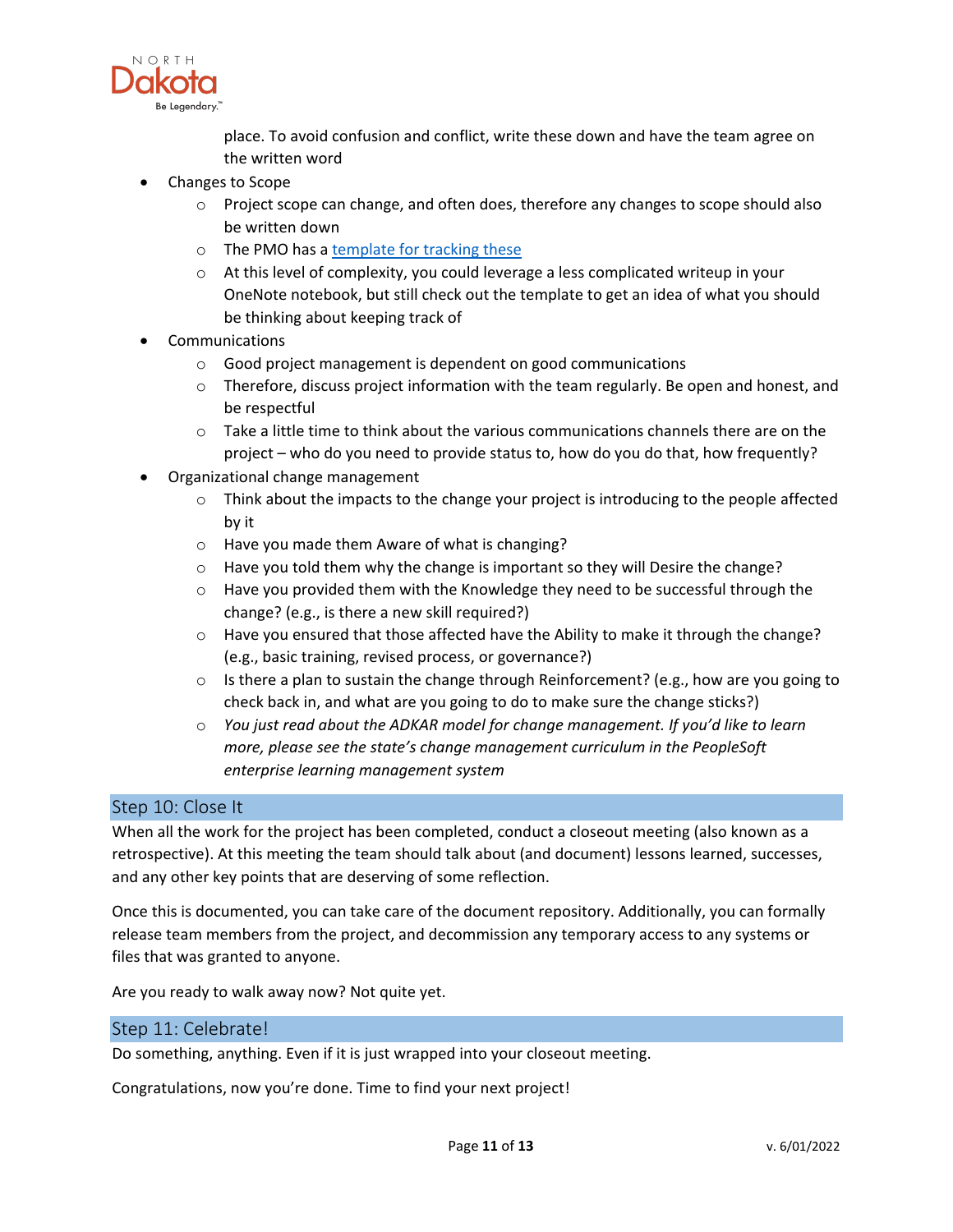

### **Option 2: \$100,000 to \$499,999**

This tier coming soon!

Will include more greatest PMO hits from the PM Standard describing required use of NDVIEW, our project checklist, and scheduling best practices.